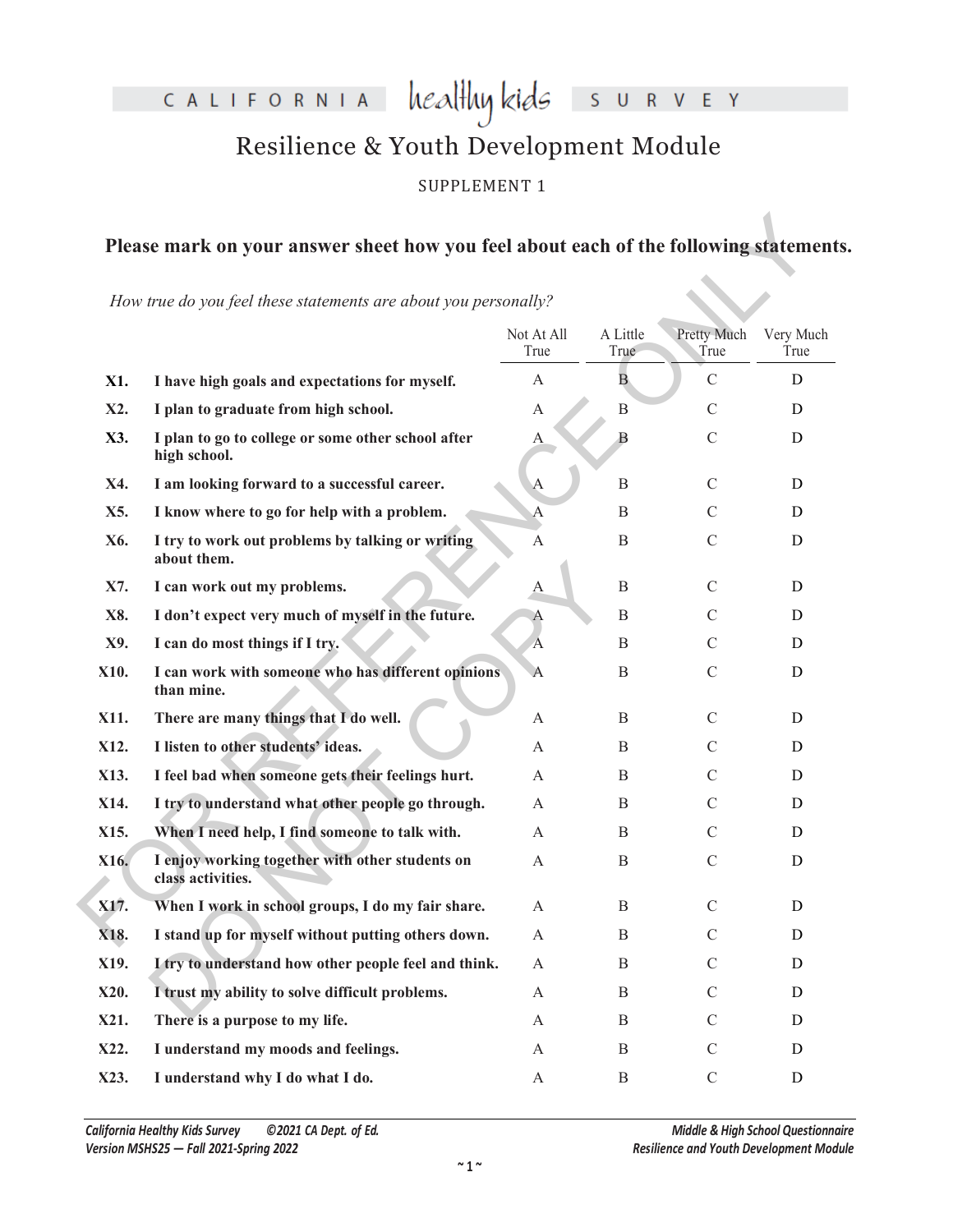CALIFORNIA healthykids SURVEY Resilience & Youth Development Module

SUPPLEMENT 1

## **How true are these statements about your FRIENDS?**

|      | How true are these statements about your FRIENDS?                                         |                    |                  |                     |                   |
|------|-------------------------------------------------------------------------------------------|--------------------|------------------|---------------------|-------------------|
|      | I have a friend about my own age                                                          |                    |                  |                     |                   |
|      |                                                                                           | Not At All<br>True | A Little<br>True | Pretty Much<br>True | Very Much<br>True |
| X24. | who really cares about me.                                                                | A                  | B                | $\mathcal{C}$       | D                 |
| X25. | who talks with me about my problems.                                                      | A                  | B                | $\mathcal{C}$       | D                 |
| X26. | who helps me when I'm having a hard time.                                                 | A                  | B                | $\mathcal{C}$       | D                 |
|      |                                                                                           |                    |                  |                     |                   |
|      | My friends                                                                                |                    |                  |                     |                   |
|      |                                                                                           | Not At All<br>True | A Little<br>True | Pretty Much<br>True | Very Much<br>True |
| X27. | get into a lot of trouble.                                                                | A                  | B                | $\mathcal{C}$       | D                 |
| X28. | try to do what is right.                                                                  | $\mathbf{A}$       | B                | C                   | D                 |
| X29. | do well in school.                                                                        | $\mathbf{A}$       | B                | $\mathcal{C}$       | D                 |
|      |                                                                                           |                    |                  |                     |                   |
|      |                                                                                           |                    |                  |                     |                   |
|      | How true are these statements about your HOME or the ADULTS WITH<br><b>WHOM YOU LIVE?</b> |                    |                  |                     |                   |
|      | In my home, there is a parent or some other adult                                         |                    |                  |                     |                   |
|      |                                                                                           | Not At All<br>True | A Little<br>True | Pretty Much<br>True | Very Much<br>True |
| X30. | who expects me to follow the rules.                                                       | A                  | B                | $\mathcal{C}$       | D                 |
| X31. | who is interested in my schoolwork.                                                       | A                  | B                | $\mathcal{C}$       | D                 |
| X32. | who believes that I will be a success.                                                    | А                  | B                | $\mathcal{C}$       | D                 |

|      |                            | Not At All<br>True | A Little<br>True | Pretty Much<br>True | Very Much<br>True |
|------|----------------------------|--------------------|------------------|---------------------|-------------------|
| X27. | get into a lot of trouble. | А                  | В                |                     |                   |
| X28. | try to do what is right.   |                    | В                |                     |                   |
| X29. | do well in school.         |                    | В                |                     |                   |

## **How true are these statements about your HOME or the ADULTS WITH WHOM YOU LIVE?**

| X27.                                                                                      | get into a lot of trouble.                        | A                  | B                | $\mathcal{C}$       | D                 |  |  |
|-------------------------------------------------------------------------------------------|---------------------------------------------------|--------------------|------------------|---------------------|-------------------|--|--|
| X28.                                                                                      | try to do what is right.                          | А                  | B                | $\mathcal{C}$       | D                 |  |  |
| X29.                                                                                      | do well in school.                                | A                  | B                | C                   | D                 |  |  |
| How true are these statements about your HOME or the ADULTS WITH<br><b>WHOM YOU LIVE?</b> |                                                   |                    |                  |                     |                   |  |  |
|                                                                                           |                                                   |                    |                  |                     |                   |  |  |
|                                                                                           | In my home, there is a parent or some other adult |                    |                  |                     |                   |  |  |
|                                                                                           |                                                   | Not At All<br>True | A Little<br>True | Pretty Much<br>True | Very Much<br>True |  |  |
| X30.                                                                                      | who expects me to follow the rules.               | $\overline{A}$     | B                | $\mathcal{C}$       | D                 |  |  |
| X31.                                                                                      | who is interested in my schoolwork.               | A                  | B                | $\mathcal{C}$       | D                 |  |  |
| X32.                                                                                      | who believes that I will be a success.            | A                  | B                | $\mathcal{C}$       | D                 |  |  |
| X33.                                                                                      | who talks with me about my problems.              | A                  | B                | $\mathcal{C}$       | D                 |  |  |
| X34.                                                                                      | who always wants me to do my best.                | A                  | B                | $\mathcal{C}$       | D                 |  |  |